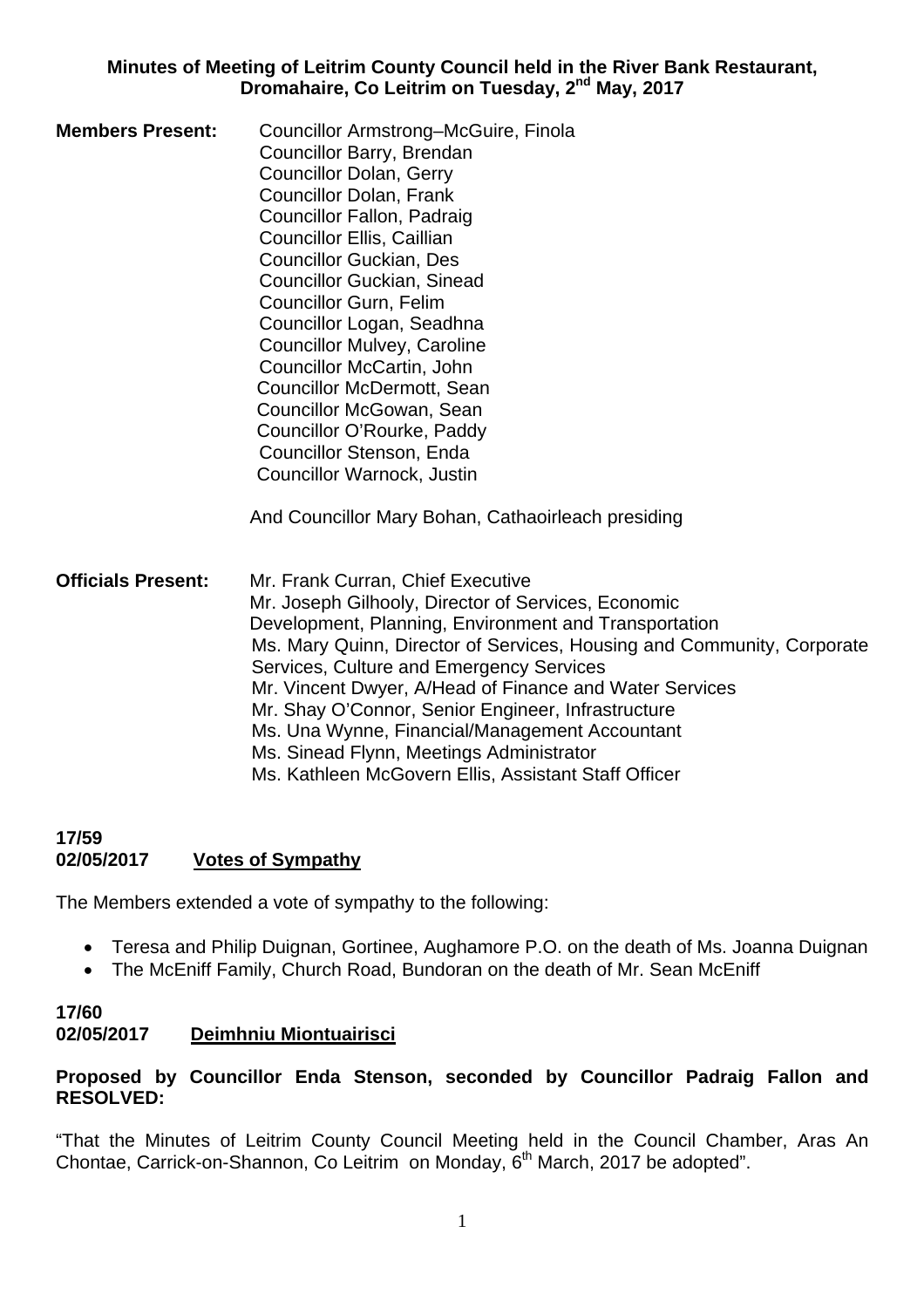#### **17/61 02/05/2017 Annual Financial Statement for year ended 31st December 2016**

The Annual Financial Statement for Leitrim County Council for the year ended 31<sup>st</sup> December, 2016 as circulated to the Members appears as **Appendix 1** to the Minutes of this meeting in the Minute Book.

Mr. Vincent Dwyer, A/Head of Finance & Water Services advised Members that Circular Fin 11/2016 issued by the Department of Housing, Planning, Community and Local Government dated 16<sup>th</sup> December, 2016 authorised Local Authorities to use their historical reserve to write down general revenue reserve deficits or unfunded capital balances. Mr. Dwyer outlined that Leitrim County Council had a Specific Revenue Reserve of €956,814 and that this balance has been applied to write down the General Revenue Reserve. He outlined that by utilising the Revenue Reserve together with a trading surplus of approximately €100,829 the cumulative General Revenue Deficit has been reduced to €266,479. Mr. Dwyer concluded by stating that the Finance Department will continue to prudently manage the Council's financial resources and that efforts to reduce or eliminate the deficit will be ongoing.

This update was welcomed by the Members and the following items were raised:

• Councillor John McCartin sought clarification in relation to a deficit of €58,000 for the Fire Service.

Mr. Vincent Dwyer, A/Head of Finance advised that this deficit is relatively small in the context of an overall budget of €2 million. Mr. Frank Curran also advised that the nature of the fire service call outs are difficult to predict and that responding to weather related incidents can have a significant impact on expenditure in the Fire Service.

• Councillor John McCartin queried if the Fire Service could be used to respond to other types of emergency calls from the public other than fire related incidents.

Mr. Frank Curran, Chief Executive advised that the Fire Service is responsible for responding to fire related incidents only in accordance with the Fire Services Act. He advised that it is a matter for the HSE, and the Gardai to respond to all other emergency incidents.

• Councillor Des Guckian sought an update in relation to fines imposed by the Revenue Commissioners on Leitrim County Council with regard to unfinished estates.

Mr. Vincent Dwyer advised that this issue arose for all local authorities and is an ongoing process.

- Councillor Des Guckian stated that the local authority should have informed the Members of this situation as a matter of courtesy.
- Councillor Justin Warnock queried if Leitrim County Council reimburses Donegal County Council in relation to their attendance at fire incidents in North Leitrim.

Mr. Vincent Dwyer, A/Head of Finance confirmed that reciprocal billing arrangements are in place between neighbouring local authorities in the event of the attendance of a Fire Crew from one administrative area to another.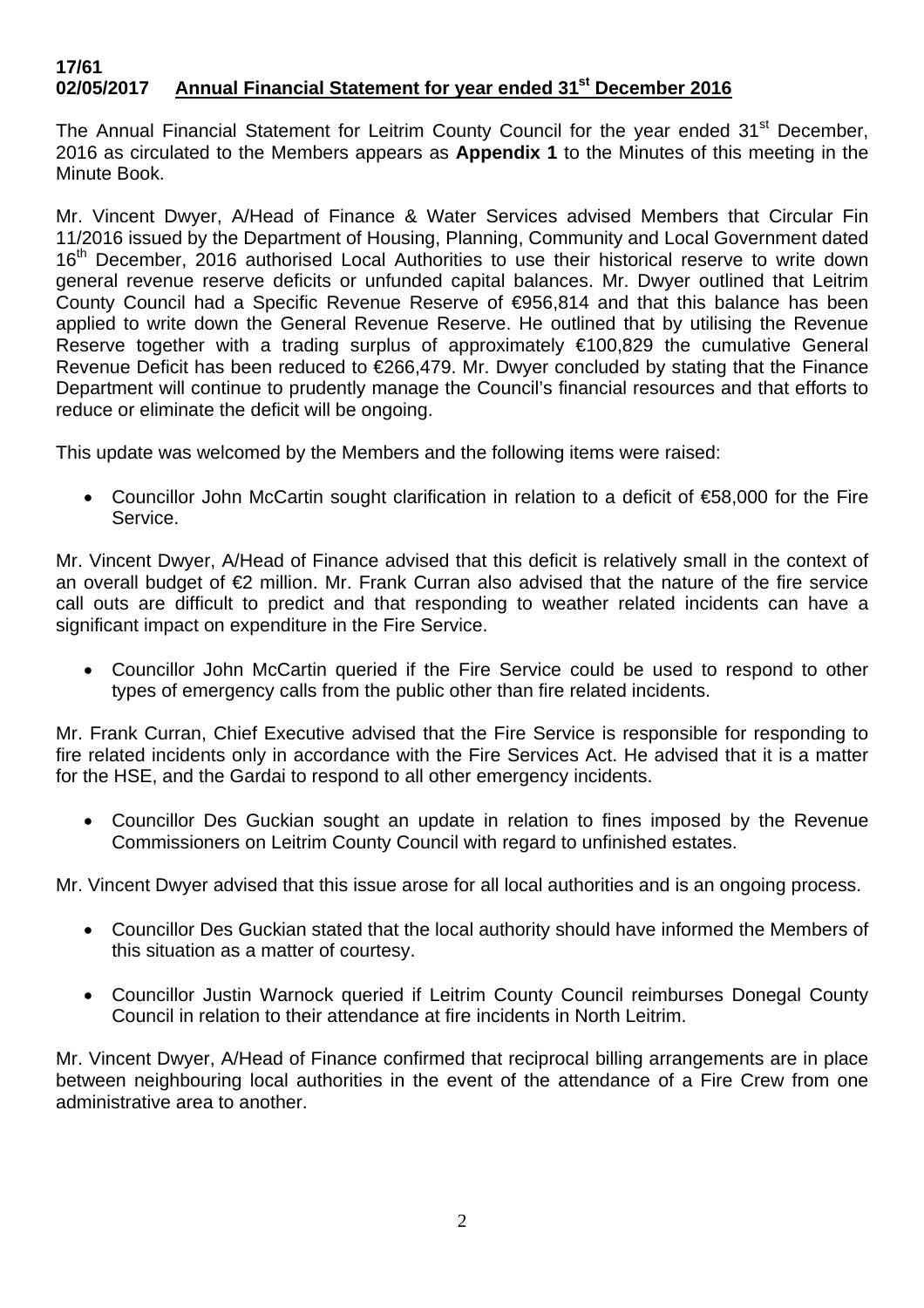### *Proposed by Councillor Sinead Guckian, seconded by Councillor John McCartin AND UNANIMOUSLY RESOLVED;*

"That Leitrim County Council's Annual Financial Statement for the Year ended 31<sup>st</sup> December, 2016 be adopted in accordance with Section 108 of the Local Government Act, 2001."

# **17/62**

# **02/05/2017 Additional Expenditure incurred by Leitrim County Council during 2016**

Mr. Vincent Dwyer provided an overview of the report on additional expenditure incurred by Leitrim County Council in 2016. Mr. Dwyer outlined that in accordance with Section (108) 4 of the Local Government Act, 2001 the approval of the Members is sought for the additional expenditure incurred by Leitrim County Council in 2016. The report as circulated to the Members, appears as **Appendix 2** to the Minutes of this meeting in the Minute Book.

# *Proposed by Councillor Justin Warnock seconded by Councillor Felim Gurn AND UNANIMOULSY RESOLVED;*

"That additional expenditure incurred by Leitrim County Council in the performance of its functions in 2016 in accordance with the provisions of Section 108(4) of the Local Government Act, 2001 be approved"

#### **17/63 02/05/2017 Draft Annual Report 2016**

Mr. Frank Curran, Chief Executive informed the Members that the Draft Annual Report, 2016 is listed as an agenda item for adoption. The Draft Annual Report, 2016 as circulated to the Members appears as **Appendix 3** to the Minutes of this meeting in the Minute Book. Mr. Curran, highlighted a number of significant achievements of 2016 that are reflected in the 2016 Annual Report.

### *Proposed by Councillor Sinead Guckian, seconded by Councillor Caillian Ellis AND UNANIMOUSLY RESOLVED;*

"That Leitrim County Council's Draft Annual Report, 2016 be adopted".

# **17/64 02/05/2017 Date and Time of the Annual Meeting of Leitrim County Council**

The Cathaoirleach, Councillor Mary Bohan informed the Members that the Corporate Policy Group agreed that the Annual Meeting of Leitrim County Council will be held on Friday, 23<sup>rd</sup> June, 2017 at 12 midday.

### *Proposed by Councillor Paddy O'Rourke, seconded by Councillor Sinead Guckian AND UNANIMOUSLY RESOLVED;*

"That the Annual Meeting of Leitrim County Council be held on Friday,  $23<sup>rd</sup>$  June, 2017 at 12 midday in the Council Chamber, Aras an Chontae, Carrick on Shannon, Co. Leitrim."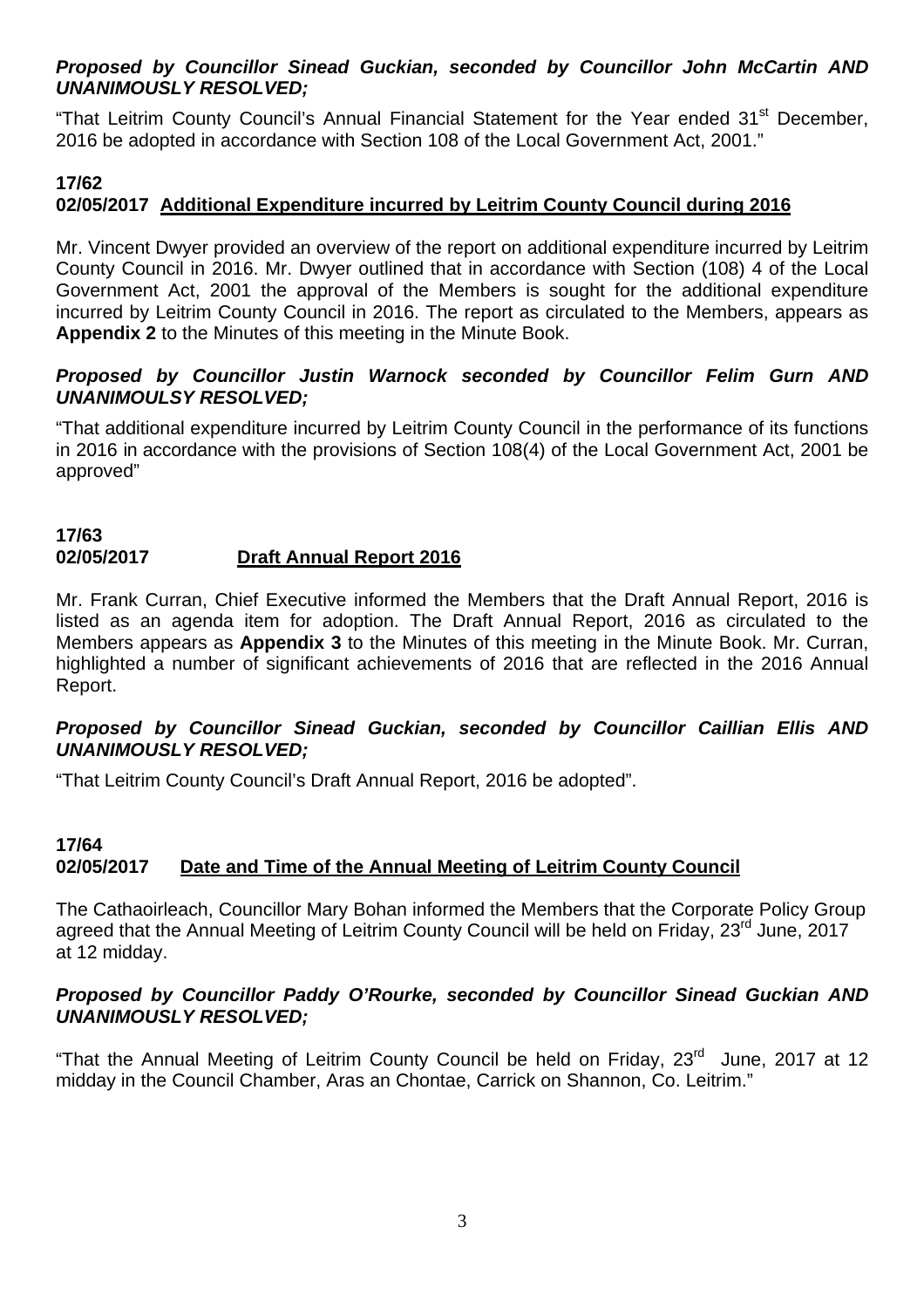#### **17/65 02/05/2017 Monthly Management Reports by the Chief Executive**

Monthly Management Reports for the period  $1<sup>st</sup>$  February, 2017 to 28<sup>th</sup> February, 2017 and  $1<sup>st</sup>$ March, 2017 to 31<sup>st</sup> March, 2017 by Mr. Frank Curran, Chief Executive, dated 10<sup>th</sup> March, 2017 and,12<sup>th</sup> April 2017 respectively, prepared in accordance with Section 136 (2) of the Local Government Act, 2001 as inserted by Section 51 of the Local Government Reform Act, 2014, as circulated to the Members, appear as **Appendix 4** and **Appendix 5** to the Minutes of this meeting in the Minute Book.

Mr. Frank Curran also provided an overview of the Town and Village Renewal Scheme 2017 and the Clar Programme. He outlined that the Expressions of Interest for the Town and Village Renewal Scheme must be submitted by 18<sup>th</sup> May, 2017. Mr. Joseph Gilhooly provided additional information on the application process for the Clar Programme.

The Members expressed concern that the funding available under both schemes will not be sufficient to approve all applications submitted.

Councillor Des Guckian requested that the Chief Executive Monthly Management Report font size for the Finance report be increased to a larger font size. This request was agreed to by Ms. Sinead Flynn, Meetings Administrator.

# **17/66 02/05/2017 Section 138 (1) of the Local Government Act 2001**

Ms. Sinead Flynn, Meetings Administrator outlined that there were no commitments to note under this item.

#### **17/67 02/05/2017 Corporate Policy Group Report**

Ms. Sinead Flynn, Meetings Administrator gave an overview of the items considered by the Corporate Policy Group at their meeting held prior to the Council meeting.

# **Update from Strategic Policy Committee's:**

# o **Economic, Development, Enterprise & Planning Strategic Policy Committee**

A meeting of the Economic, Development, Enterprise & Planning Strategic Policy Committee was held on the 28<sup>th</sup> March, 2017. The SPC received a presentation from Mr. Joe Lowe on the Council Food Strategy. Mr. Bernard Greene, Senior Planner also gave a presentation on the National Planning Framework.

# **Date for Annual Meeting of Leitrim County Council**

The Corporate Policy Group agreed that the Annual Meeting of Leitrim County Council will be held on Friday 23rd June, 2017 at 12 midday.

# **Workshop on Unfinished Estates**

The CPG agreed that the Planning Department will facilitate Workshops on Unfinished Estates with the Municipal District Members in May, 2017.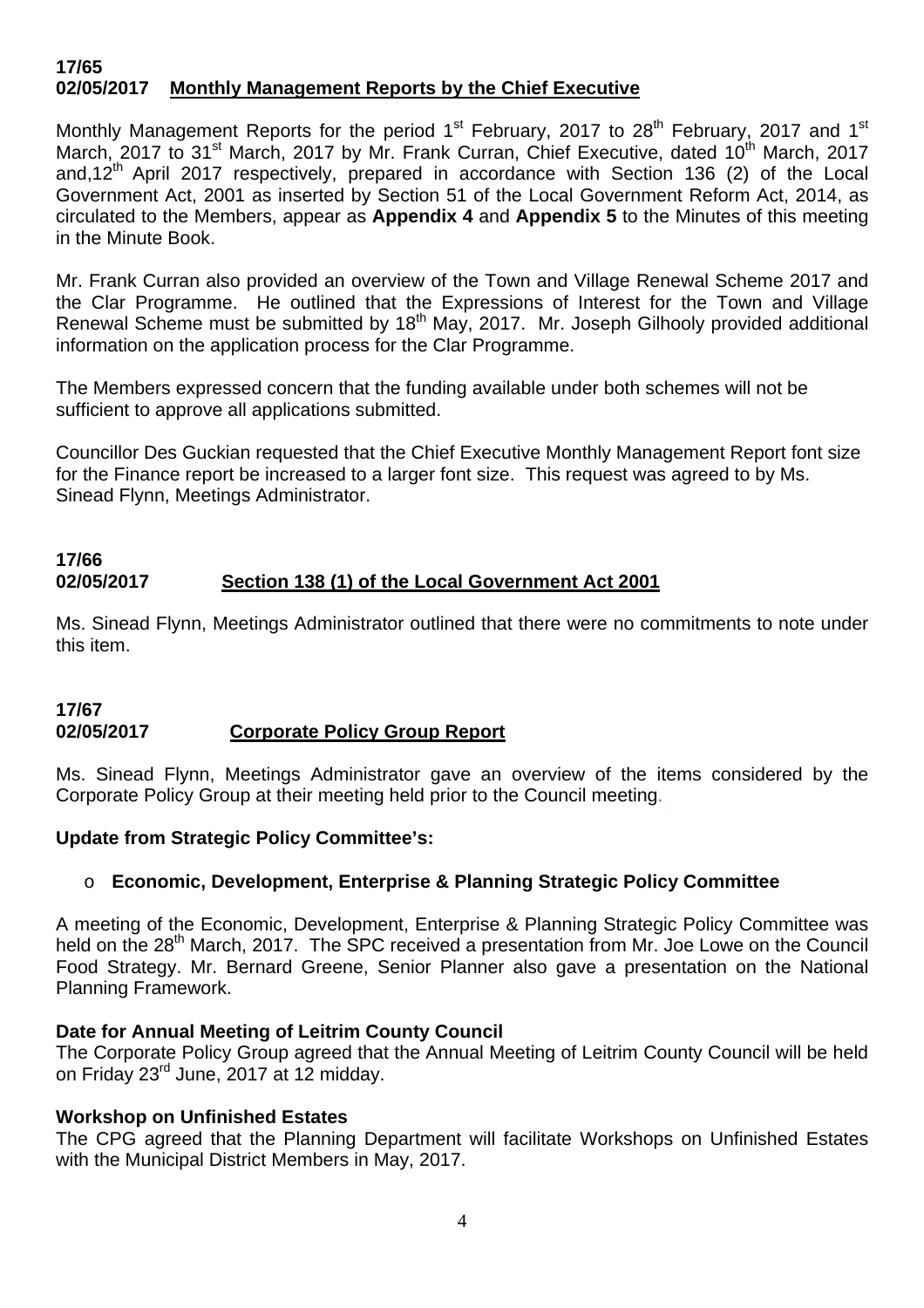The CPG also considered agenda items for the Council meeting and approved the attendance of Members at forthcoming conferences and training seminars.

This update was noted by the Members.

### **17/68 02/05/2017 Conferences/Training**

# **Proposed by Councillor Sinead Guckian, seconded by Councillor Justin Warnock AND UNANIMOUSLY RESOLVED:**

"That the attendance of Councillor Padraig Fallon, Councillor Felim Gurn and Councillor Justin Warnock at the Conference on "Brexit and the Ireland/Northern Ireland Border Corridor" at the Lough Erne Resort, Enniskillen, Co. Fermanagh on the 4<sup>th</sup> May, 2017 be approved".

"That the attendance of Councillor Justin Warnock and Councillor Felim Gurn at the Conference on "2 day Microsoft Excel Advanced Training for Councillors" at the Clonakilty Hotel, Clonakilty, Co. Cork on the 12<sup>th</sup> May to 14<sup>th</sup> May, 2017 be approved".

"That the attendance of Councillor Sean McDermott, Councillor Frank Dolan and Councillor Justin Warnock at the AILG Training for the Border & Western Region in Westport, Co. Mayo on the 13<sup>th</sup> May, 2017 be approved".

#### *Proposed by Councillor Sean McGowan, seconded by Councillor Sinead Guckian AND UNANIMOUSLY RESOLVED:*

"That the attendance of Councillor Finola Armstrong McGuire, Councillor Paddy O'Rourke, Councillor Frank Dolan, Councillor Enda Stenson, Councillor Sean McDermott and Councillor John McCartin at the AILG Training in Waterford City on the 11<sup>th</sup> February, 2017 be retrospectively approved".

"That the attendance of Councillor Sean McGowan, Councillor Sinead Guckian, Councillor Frank Dolan, Councillor Paddy O'Rourke and Councillor Enda Stenson at the LAMA Conference in the City North Hotel, Gormanstown, Co. Meath on the 27<sup>th</sup> April to 29<sup>th</sup> April, 2017 be retrospectively approved".

"That the attendance of Councillor Sinead Guckian, Councillor Paddy O'Rourke, Councillor Sean McDermott and Councillor Sean McGowan at the AILG Annual Conference in Tracey's West County Hotel, Ennis, Co. Clare on the  $6<sup>th</sup>$  &  $7<sup>th</sup>$  April, 2017 be retrospectively approved".

#### **17/69 02/05/2017 Meeting Correspondence**

The following items were considered under Meeting Correspondence:

- 1. Letter dated  $9<sup>th</sup>$  March, 2017 from the Office of the Minister for Health in response to a resolution passed by Leitrim County Council with regard to Home Help.
- 2. Letter dated  $8<sup>th</sup>$  March, 2017 from Phil Hogan, Member of the European Commission on Agriculture and Rural Development in response to a resolution passed by Leitrim County Council regarding forestry.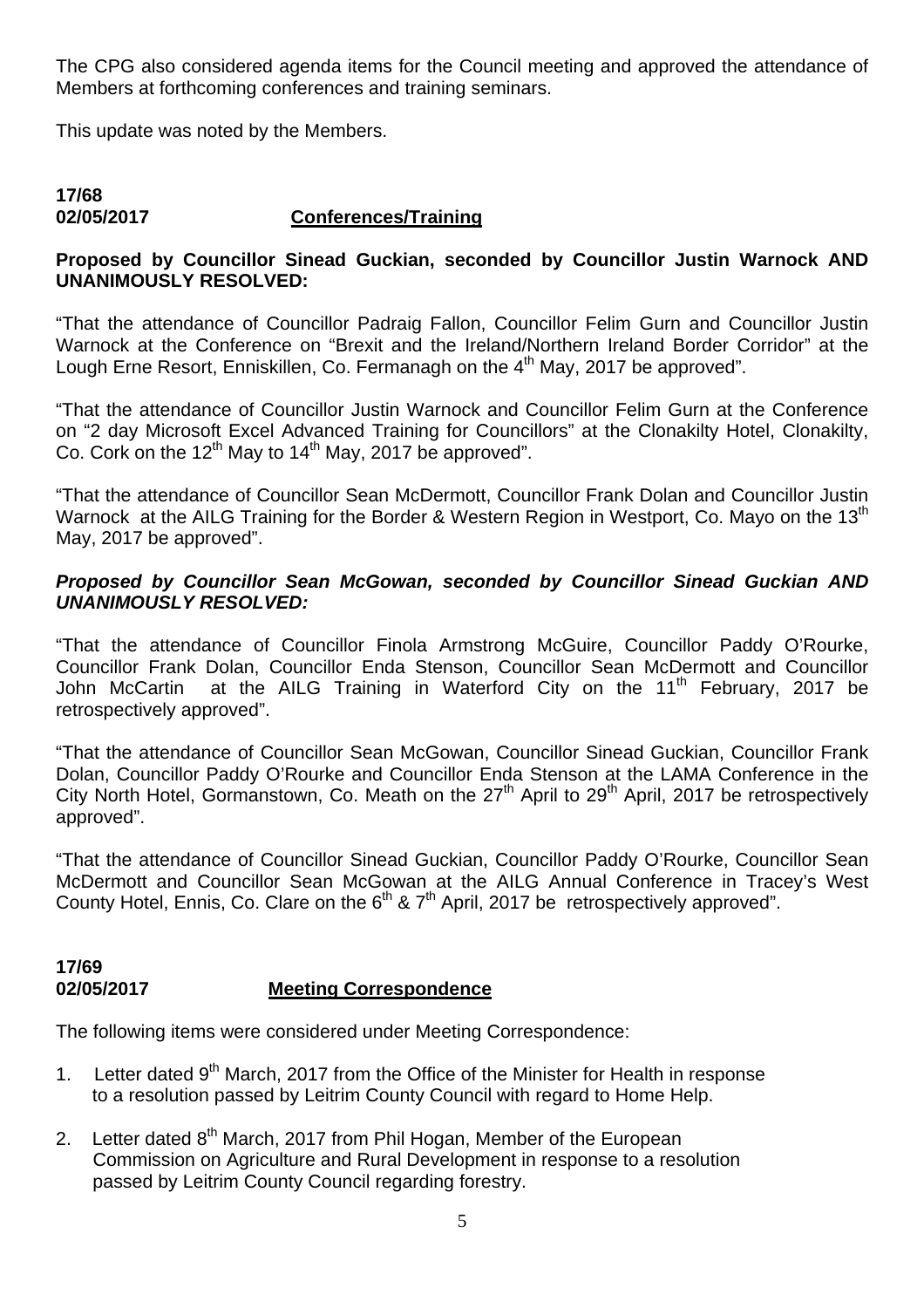Councillor Justin Warnock expressed his disappointment with the reply received in this regard.

- 3. Letter dated 13<sup>th</sup> March, 2017 from the Office of the Minister of State for Arts, Heritage, Regional, Rural and Gaeltacht Affairs in response to a resolution passed by Leitrim County Council with regard to Aughavas Post Office.
- 3(a) Letter dated 23<sup>rd</sup> March, 2017 from the Office of the Minister of State for Arts, Heritage, Regional, Rural and Gaeltacht Affairs acknowledging receipt of a resolution from Leitrim County Council with regard to Aughavas Post Office.
- 3(b) Email dated 23<sup>rd</sup> March, 2017 from the Office of the Minster of Communications, Climate Action and Environment acknowledging receipt of a resolution from Leitrim County Council with regard to Aughavas Post Office.
- 4. Letter dated 16<sup>th</sup> March, 2017 from the Office of the Minister for Health acknowledging receipt of a resolution passed by Leitrim County Council in relation to the Council of Europe Convention against trafficking in Human Organs.
- 5. Letter dated 21<sup>st</sup> March, 2017 from the Office of the Minster for Transport, Tourism and Sport acknowledging receipt of a resolution passed by Leitrim County Council with regard to the school bus service.
- 5(a) Email dated 3rd April, 2017 from the Minister of State with responsibility for Training, Skills and Innovation with regard to the review of the School Transport Scheme.
- 6. Letter from the Office of the Minister for Education and Skills acknowledging receipt of a resolution passed by Leitrim County Council with regard to DEIS status.
- 7. Letter dated 23<sup>rd</sup> March. 2017 from the Department of Social Protection in response to a resolution passed by Leitrim County Council with regard to the decision to consolidate MABS Offices.
- 7(a) Letter dated 23rd March, 2017 from the Office of the Minister for Social Protection acknowledging receipt of a resolution passed by Leitrim County Council in relation to MABS offices.
- 8. Letter dated 23<sup>rd</sup> March, 2017 from the HSE with regard to the School Dental Service.

Councillor Caroline Mulvey proposed that a further letter issue to the HSE seeking clarification on how many students have attended the School Dental Service.

- 9. Letter dated 23<sup>rd</sup> March, 2017 from the Office of the Minister for Housing, Planning, Community and Local Government acknowledging receipt of a resolution passed by Leitrim County Council with regard to the requirement for Irish language when taking up employment in the Public Library Service.
- 9(a) Letter dated  $30<sup>th</sup>$  March, 2017 from the Office of the Minister for Housing, Planning, Community and Local Government in relation to the requirement for Irish language when taking up employment in the Public Library Service.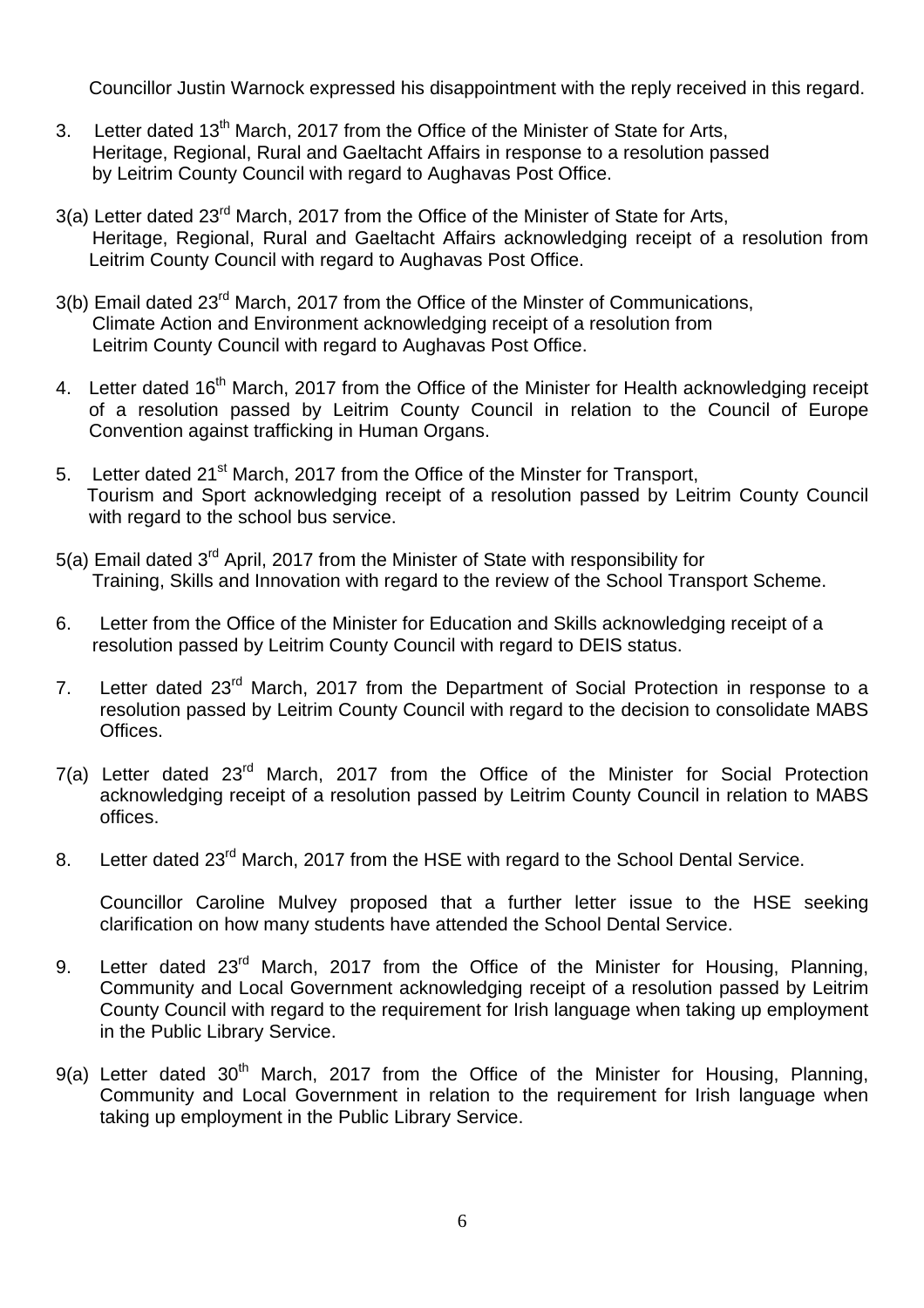- 10. Letter dated 27<sup>th</sup> March, 2017 from the Office of the Minister for Agriculture, Food and the Marine acknowledging receipt of a resolution passed by Leitrim County Council regarding the Regional Veterinary Laboratory in Doonally, Co. Sligo.
- 11. Letter dated 27<sup>th</sup> March, 2017 from the Office of the Minister for Agriculture, Food and the Marine acknowledging receipt of a resolution passed by Leitrim County Council with regard to Areas of Natural Constraint Scheme.
- 11(a) Letter dated  $27<sup>th</sup>$  March, 2017 from the Office of the Minister for Agriculture, Food and the Marine acknowledging receipt of a resolution passed by Leitrim County Council with regard to the Areas of Natural Constraint Scheme.
- 12. Letter dated 24<sup>th</sup> March, 2017 from the Valuation Office in relation to resolutions passed by Leitrim County Council in relation to the revaluation of commercial premises in Co. Leitrim.
- 13. Letter dated 31<sup>st</sup> March, 2017 from the Office of the Minister for Finance acknowledging receipt of a resolution passed by Leitrim County Council regarding funding for a Land Drainage Scheme.
- 13(a) Letter dated 31<sup>st</sup> March, 2017 from the Office of the Minister for Agriculture, Food and the Marine acknowledging receipt of a resolution passed by Leitrim County Council with regard to funding for a land drainage scheme.
- 14. Letter dated 7<sup>th</sup> April, 2017 from the Office of the Minister for Education and Skills in relation to the DEIS Status for St. Brigid's National School, Drumkeerin and Lough Allen College, Drumkeerin, Co. Leitrim.
- 15. Letter dated 25<sup>th</sup> April, 2017 from the Office of the Minister for Education and Skills acknowledging receipt of a resolution passed by Leitrim County Council with regard to the Leaving Certificate Applied Course and Youthreach.

Councillor Sinead Guckian expressed her dissatisfaction that the Minister has not responded to the Notice of Motion passed by the Elected Members calling on the Minister to intervene and address the current situation where students in Leitrim have no access to the Leaving Certificate Applied Course, or a dedicated Youth Reach Service, in their own county and proposed that a further letter issue in this regard.

- 16. Resolution from Kilkenny County Council dated 10<sup>th</sup> March, 2017 calling on the Minister for Health and the HSE to change the review on the standard of cancer care in Ireland from 10 years to 5 years, as the number of cancer patients are increasing each year and new research is being identified.
- 17. Resolution from Clare County Council dated 3<sup>rd</sup> April, 2017 requesting the Minister for Social Protection, Leo Varadkar to re-instate the telephone allowance for the elderly.
- 18. Resolution from Donegal County Council dated  $7<sup>th</sup>$  April, 2017 calling on the Minister for Defence to formally award the military Medal for Gallantry to the Veterans of the siege of Jadotville, in view of the outstanding bravery and heroism shown.
- 19. Resolution from Galway County Council dated 19<sup>th</sup> April, 2017 calling on Irish Rail and Bus Éireann to strongly object to any downgrading of bus or rail services that will affect any town or village in County Galway.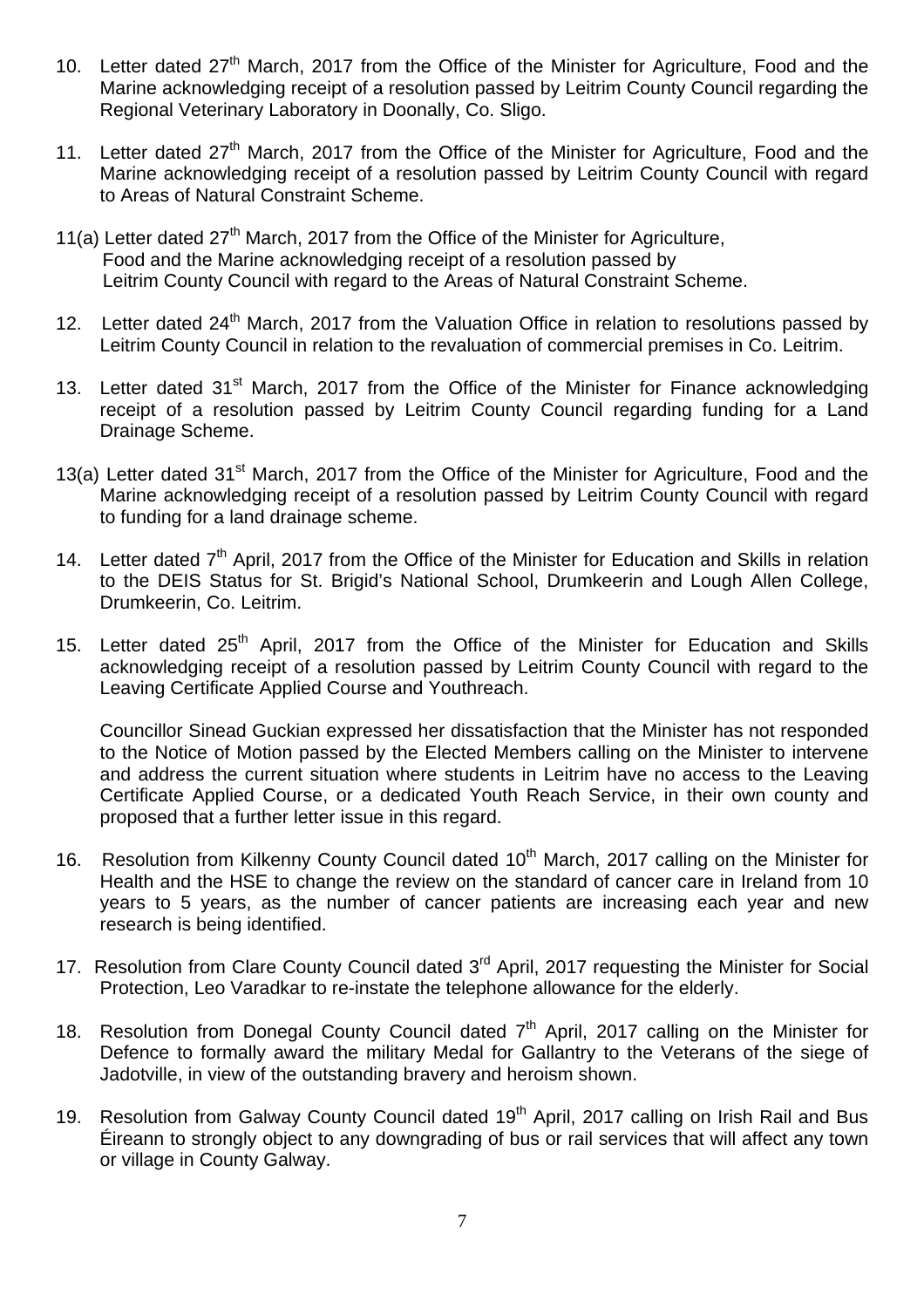- 20. ICBAN Update March, 2017.
- 21. Resolution from Tipperary County Council dated 24<sup>th</sup> April, 2017 calling on the Minister for Social Protection, Mr. Leo Varadkar TD to urge him to allow those over 55 on Community Employment Schemes to continue to do so until they reach 65.
- 22. Resolution from Sligo County Council calling on the Minister for Planning, Housing and Local Government, Mr Simon Coveney T.D., to make available additional resources to Sligo County Council to support the increased social and economic demands due to Brexit.
- 23. Letter dated 26<sup>th</sup> April, 2017 from the Office of the Minister for Agriculture, Food and the Marine in relation to the Sligo Regional Veterinary Laboratories.

Councillor Padraig Fallon proposed that a further letter issue to the Minister in this regard. He stated that the Laboratory in Dublin is closed during the summer months and that post mortems have to be carried out in Athlone with staff from Sligo Regional Veterinary Laboratory required to travel to Athlone to carry out this work.

- 24. Resolution from Waterford City & County Council with regard to the current arrangements where a member who is unable to attend a Council meeting is listed as either absent or that they have sent apologies.
- 25. Resolution from Waterford City & County Council supporting the legalisation of the use of cannabis for medicinal purposes. It supports that the scope of such use is left to the professional discretion of the medical practitioner involved and the consenting patient.

# **17/70 02/05/2017 Presentation from Northern & Western Regional Assembly**

Mr. Frank Curran, Chief Executive welcomed Mr. David Minton, Director of the Northern and Regional Assembly to give a presentation on behalf of the Northern & Western Regional Assembly.

Mr. Minton thanked the Cathaoirleach and Elected Members for affording him the opportunity to address the meeting. He provided a detailed presentation on the strategic direction of the Northern & Western Regional Assembly, its role in regional development and how the Assembly can assist Leitrim in achieving it's own objectives. A copy of the presentation appears as **Appendix 6** to the Minutes of this meeting in the Minute Book.

The Cathaoirleach, Councillor Mary Bohan thanked Mr. Minton for his presentation and stated that successful regional development is dependent on stakeholder engagement. Councillor Bohan invited questions and comments from the Members.

The following items were raised:

• Councillor Frank Dolan welcomed Mr. Minton to Dromahaire and he commended Mr. Minton for his role to date as the Director of the Northern & Regional Assembly. Councillor Dolan stressed the importance of the members of the Northern and Regional Assembly working together to benefit the region as opposed to seeking to advance projects at a county level.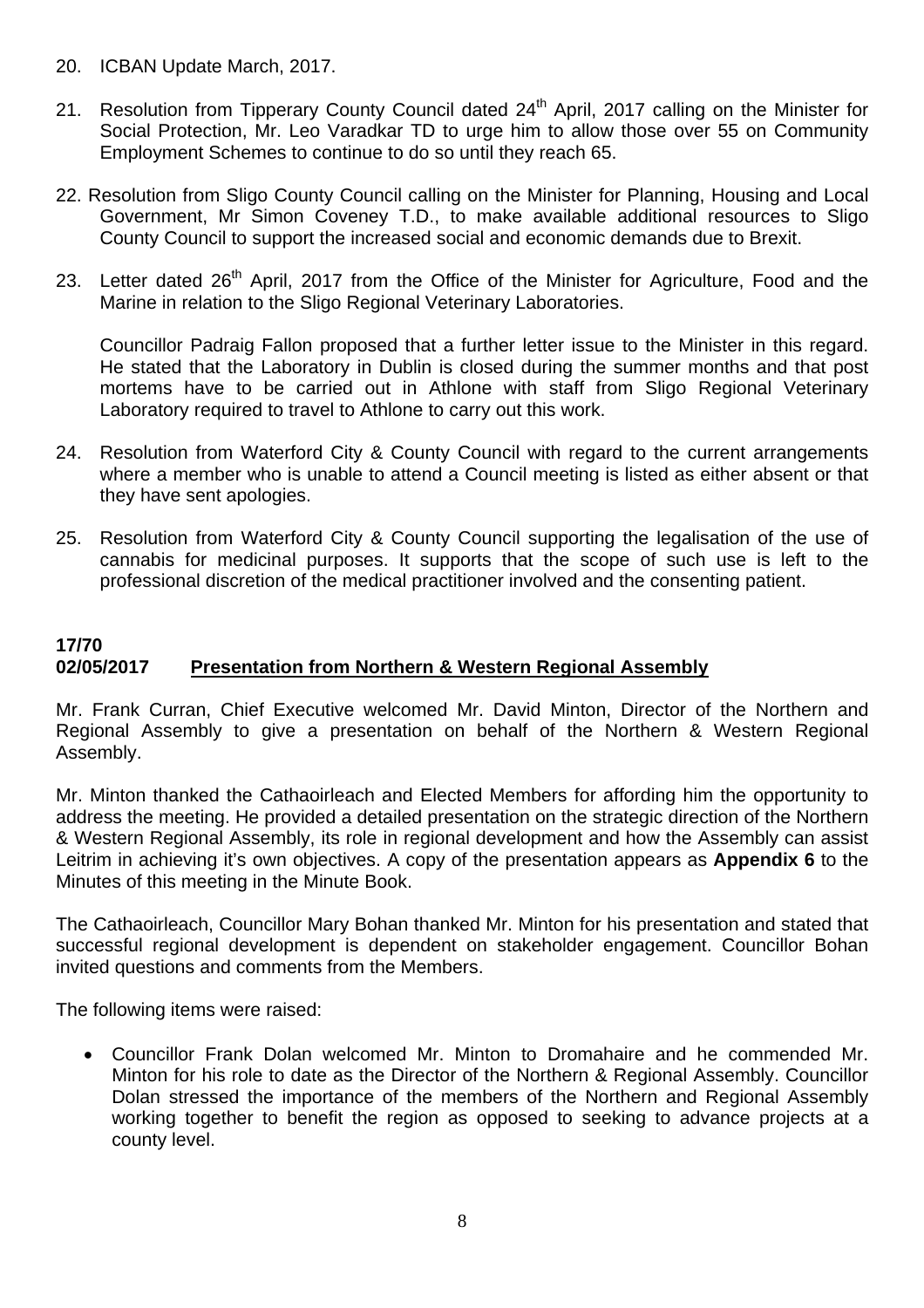- Councillor Enda Stenson called for additional EU funding to be provided for Leitrim. He acknowledged that accessing such funding can be difficult.
- Councillor Padraig Fallon suggested that regular updates are provided to the Elected Members by the Northern and Regional Assembly.
- Councillor Des Guckian commended Paddy McGuinness, former Chairperson of the Western Development Commission for resigning from his post. He stated that Government Policy in relation to economic development is primarily focused on Dublin and the surrounding area and that the Government are not committed to regional development. He criticised the Government for not providing adequate support to rural communities to create job opportunities for people to live in Leitrim and as a result may young people are forced to emigrate.
- Councillor Paddy O'Rourke referred to Mr. Minton's reference that there are 75,000 students in the region. He welcomed that the students are seen as great asset to the region with the potential to be future entrepreneurs etc. Councillor O'Rourke stated that the success of the strategy is dependent on the engagement of all stakeholders and local communities.
- Councillor Sean McDermott stated that Leitrim requires additional infrastructure and investment.
- Councillor Justin Warnock welcomed that Leitrim County Council will have a Designated Officer to access European Funding.
- Councillor Brendan Barry stated that Ireland West Airport is a major asset for the region and should continue to be promoted to attract new businesses to the region. He requested clarification in relation to what companies are seeking when establishing new businesses in the region.
- Councillor Seadhna Logan stressed that Brexit will have a negative impact on the region and that not enough is being done to address the impact of Brexit.
- Councillor Felim Gurn queried if there was any funding available to develop Greenways.
- Councillor Sean McGowan paid tribute to the good rail infrastructure from Sligo to Dublin. He noted that additional investment in the roads infrastructure is required across the region and he also called for additional investment to improve broadband provision.

In response to the comments raised by the Members, Mr. Minton agreed that accessing European Funding Model streams can be difficult, however, he outlined that the role of the Assembly is to assist and support local authorities to access funding. He stated that the following should be promoted in order for Leitrim to achieve its own objectives:-

- Proactively assist regional economic development through the engagement of key businesses and regional stakeholders in order to identify advantages, synergies and opportunities.
- Facilitate existing and develop new enterprise sector groups to deliver on the advantages, synergies and opportunities for the region through networking, shared resources, economies of scale and cross-sectoral engagement. Leitrim County Council has invested in Ireland West Airport.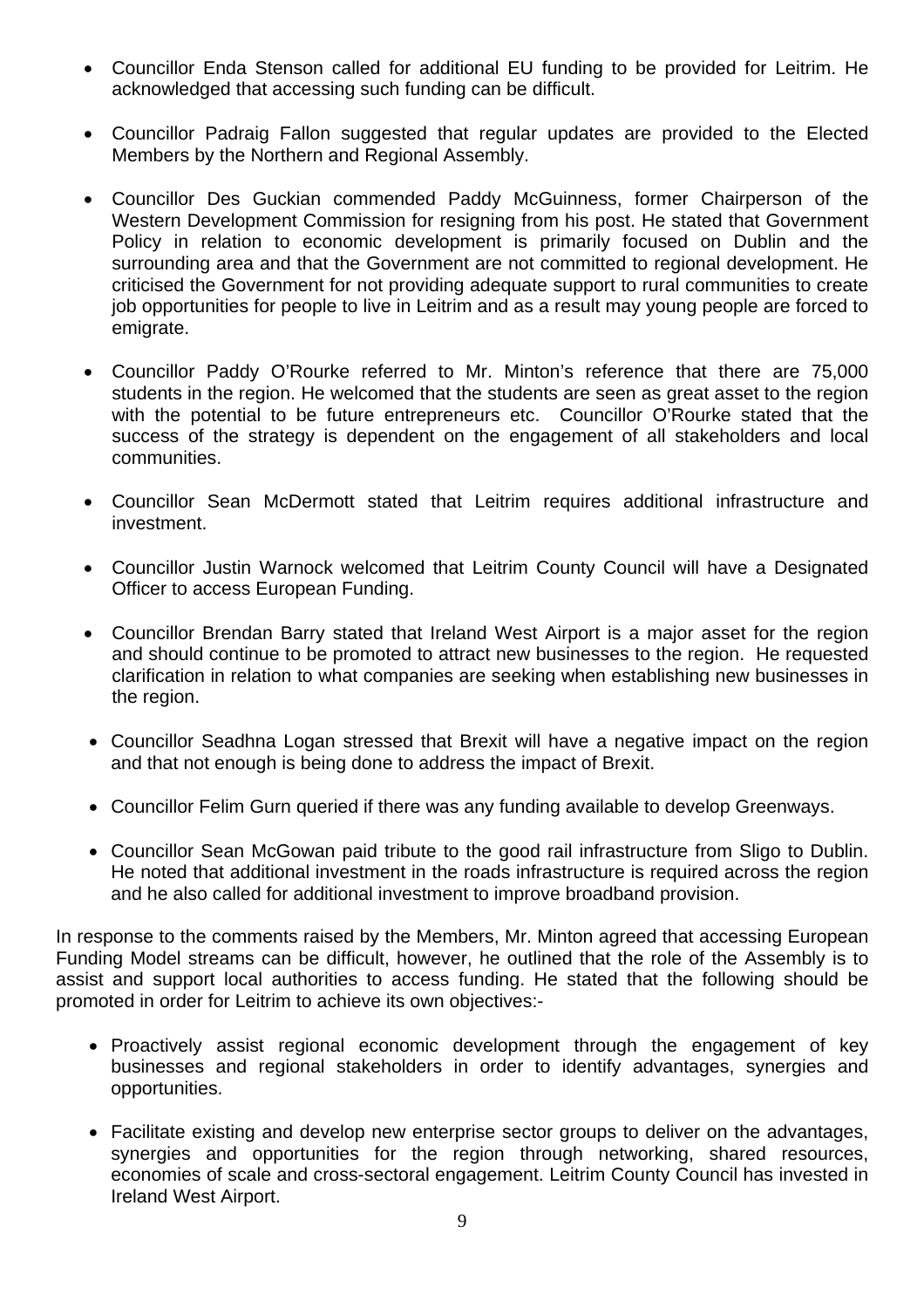- Promote the region internally and externally in order to maximize the region's economic potential based on its key advantages, capacities and opportunities and through active engagement with wider economic initiatives and funding opportunities.
- Foster an even stronger spirit of entrepreneurship in the Upper Shannon Erne Future Economy Project by sharing knowledge, experience and expertise between the various participating businesses.
- Ensure that there is an effective and co-ordinated executive support system in place to maximise the potential of the initiative, and to secure further participation of businesses across the region.

Mr. Minton thanking the Members for inviting him to address the meeting and he advised that he looked forward to working with them in the future.

### **Notices of Motions**

# **17/71 02/05/2017 Housing Estates taken in Charge**

### *To consider the following Notice of Motion submitted by Councillor Des Guckian;*

"That Council Officials provide, to Elected Members, a full list of all estates in Co. Leitrim taken-incharge by the Council since January, 2009 and the actual date of the taking-in-charge of each."

#### *Report by Director of Services for Economic Development, Planning, Environment and Transportation.* "

| Number                  | Estate                                 | Date taken in charge                     |  |  |
|-------------------------|----------------------------------------|------------------------------------------|--|--|
| $\mathbf 1$             | Oaklands, Carrick on Shannon           | $12^{th}$ May, 2009                      |  |  |
| $\overline{2}$          | Sheila Mor's, Manorhamilton            | $12^{th}$ May, 2009                      |  |  |
| $\overline{3}$          | Ascaill Loch Bofinne (Phase 1), Dromod | $\overline{5}^{\text{th}}$ October, 2009 |  |  |
| $\overline{\mathbf{4}}$ | Ascaill Loch Bofinne (Phase 2), Dromod | $5th$ October, 2009                      |  |  |
| $\overline{5}$          | Sliabh View, Mohill                    | $5th$ July, 2010                         |  |  |
| $\overline{6}$          | Sliabh View, Mohill                    | $6th$ July, 2010                         |  |  |
| $\overline{7}$          | Clooneen Park, Manorhamilton           | $7th$ March, 2011                        |  |  |
| 8                       | Rock Valley, Dromahaire                | $7th$ March, 2011                        |  |  |
| $\overline{9}$          | Rock Valley, Dromahaire                | $13^{\text{th}}$ April, 2011             |  |  |
|                         |                                        |                                          |  |  |
| 10                      | Drowes Court, Tullaghan                | $\overline{8^{th}}$ April, 2011          |  |  |
| 11                      | Glendara, Dromod                       | $8th$ April, 2011                        |  |  |
| 12                      | Cuan Eislinne, Dromod                  | 15 <sup>th</sup> September, 2011         |  |  |
| 13                      | Ascail Loch Bofinne (Phase 3), Dromod  | $10^{th}$ October, 2011                  |  |  |
| 14                      | Shannagh Grove, Mohill                 | $5th$ March, 2012                        |  |  |
| 15                      | Drowes Close, Tullaghan,               | $\overline{5}^{\text{th}}$ March, 2012   |  |  |
| 16                      | Tir Na Si, Carrick on Shannon          | $5th$ November, 2012                     |  |  |
| 17                      | Carraig Beag, Carrick on Shannon       | $6th$ March, 2012                        |  |  |
| 18                      | Ashdale, Drumshanbo                    | $8^{\text{th}}$ May, 2013                |  |  |
| 19                      | Hillcrest Grove, Drumshanbo            | $8^{\text{th}}$ May, 2013                |  |  |
| 20                      | Cois Cuan, Drumshanbo                  | $\overline{7^{th}}$ October, 2013        |  |  |
| 21                      | Cluain Si, Carrick on Shannon          | $18th$ March, 2014                       |  |  |
| 22                      | Speers Green, Dromahaire               | 23 <sup>rd</sup> February, 2015          |  |  |
| 23                      | Belmont Heights, Drumshanbo            | 23 <sup>rd</sup> February, 2015          |  |  |
| 24                      | Portroosc, Rooskey                     | 23rd February, 2015                      |  |  |
| 25                      | Shannon Grove, Carrick on Shannon      | 23 <sup>rd</sup> February, 2015          |  |  |
| 26                      | Ashbrook Crescent, Mohill              | $23rd$ February, 2015                    |  |  |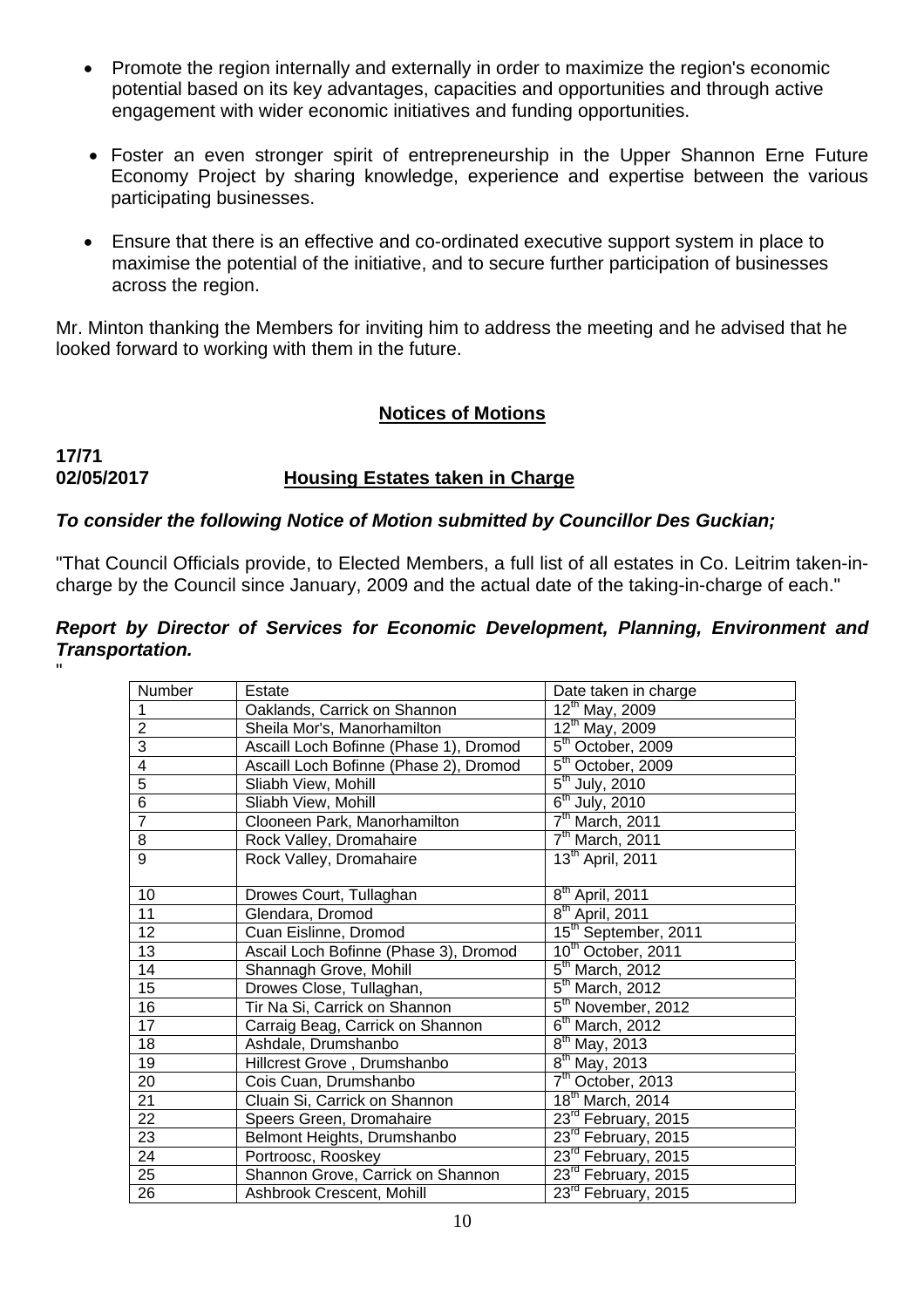| 27              | Ard An Chuain, Dromod                  | 9 <sup>th</sup> February, 2015 |  |
|-----------------|----------------------------------------|--------------------------------|--|
| $\overline{28}$ | Windmill Park<br>Section),<br>(North   | 20 <sup>th</sup> July, 2015    |  |
|                 | Drumkeernan                            |                                |  |
| 29              | Millbrook Kinlough, Kinlough           | $20^{th}$ July, 2015           |  |
| 30              | Ros Na Hinse, Carrick on Shannon       | 20 <sup>th</sup> October, 2015 |  |
| 31              | Caldaragh Crescent, Carrick on Shannon | 20 <sup>th</sup> October, 2015 |  |
|                 |                                        |                                |  |
| 32              | Drumcala, Dromod                       | 21 <sup>st</sup> October, 2015 |  |
| 33              | Dun Ri, Carrick on Shannon             | 21 <sup>st</sup> October, 2015 |  |
| 34              | The Paddocks, Carrick on Shannon       | $25th$ April, 2016             |  |
| 35              | Rockingham, Carrick on Shannon         | $25th$ April, 2016             |  |
| $\overline{36}$ | Fan Na Greine, Dromod                  | $25th$ April, 2016             |  |
| $\overline{37}$ | Riversdale, Leitrim Village            | $25th$ April, 2016             |  |
| $\overline{38}$ | The Fairways, Dromod                   | $26th$ April, 2016             |  |

Councillor Des Guckian proposed that a copy of the reply to his Notice of Motion be circulated to all Members. He stated that in recent years over 230 housing estates were developed in Leitrim and that this poses a major financial burden on Leitrim County Council. Councillor Guckian also stated that local people were denied planning permission to build a single rural dwelling on family owned land.

The Cathaoirleach, Councillor Mary Bohan advised that the issue of unfinished estates in the county was raised with Minister Damian English during his recent visit to Leitrim. She also advised that a Workshop on Unfinished Estates will be held in each Municipal District in May, 2017.

# *17/72 02/05/2017 Planning Permission in Rural Leitrim*

# *To consider the following Notice of Motion submitted by Councillor Enda Stenson;*

"I ask the support of all Members here, that we invite, Mr. Simon Coveney, to the Council Chamber to discuss, the whole issue of building a dwelling house in Co. Leitrim, as the law now stands, there are huge areas of this County that will NEVER see a rural dwelling erected again, this is a sobering thought, and the Minister MUST address this urgently."

Councillor Enda Stenson sought an update as to where Leitrim County Council is currently in relation to the pilot projects on zero discharge.

### *Proposed by Councillor Enda Stenson seconded by Councillor Des Guckian AND UNANIMOULSY RESOLVED;*

"That Leitrim County Council invite, Mr. Simon Coveney, to the Council Chamber to discuss, the whole issue of building a dwelling house in Co. Leitrim, as the law now stands, there are huge areas of this County that will NEVER see a rural dwelling erected again, this is a sobering thought, and the Minister MUST address this urgently."

# *17/73 02/05/2017 Infrastructural Works*

# *To consider the following Notice of Motion submitted by Councillor Sean McGowan;*

"I seek the support of Members in calling on Mr. Frank Curran, Chief Executive to explore the possibility of applying for a low cost/ interest free loan to carry out some much needed infrastructural works under the Capital Programme. I would suggest that the following works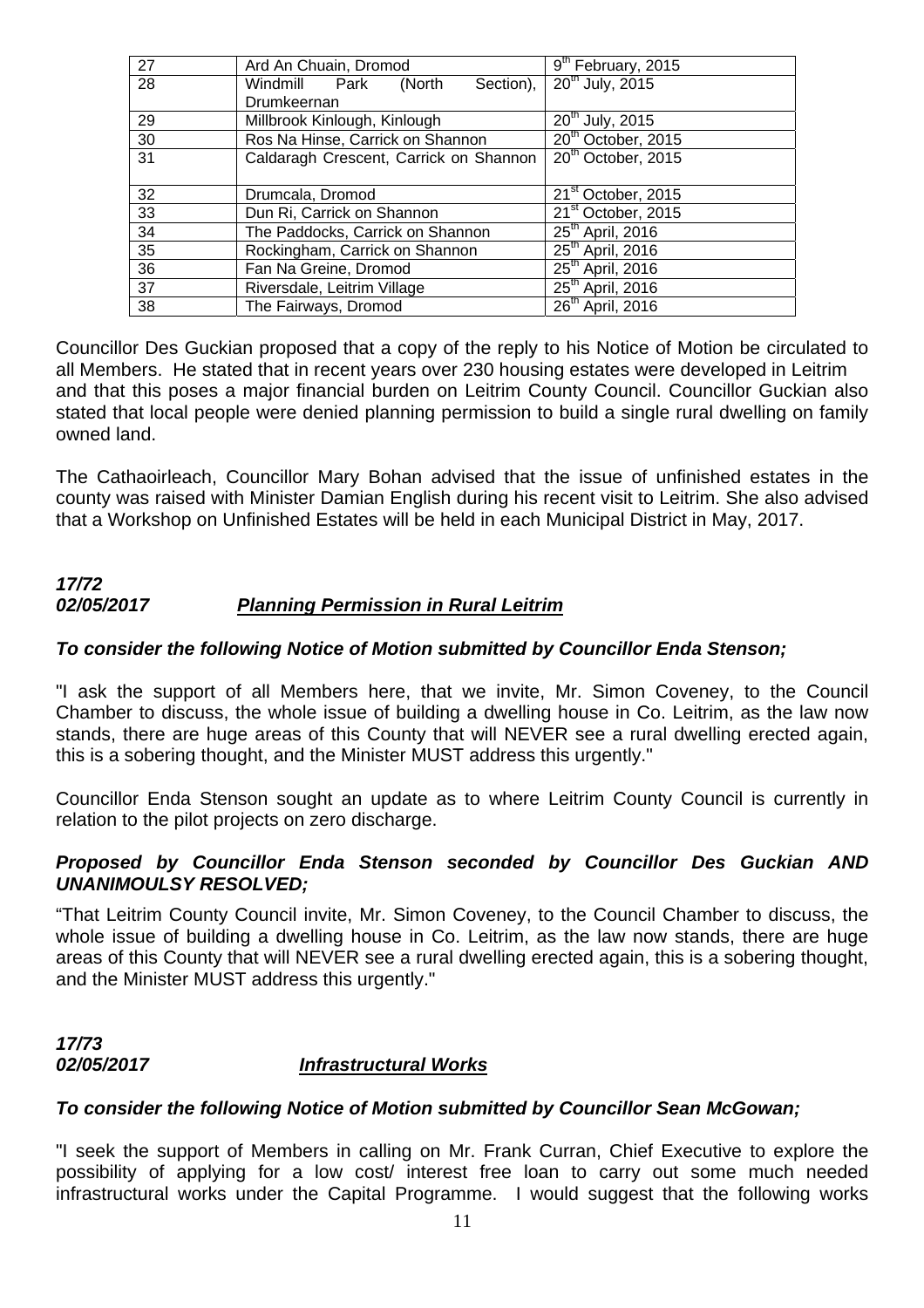would be considered - provision of footpaths, public lighting and playgrounds. As it stands Leitrim County Council are unable to fund the above mentioned works out of the road and general grant allocations and this situation is unlikely to change in the near future."

### *Report by A/Head of Finance & Water Services*

"Leitrim County Council are required to seek loan approval based upon the following procedure:

1. A resolution must be passed in the first instance by Leitrim County Council to approve the raising of a loan.

2. Application for loan approval from the Department of Housing, Planning, Community and Local Government.

In making a loan application to the Department, Leitrim County Council is required to identify what provision has or will be made in future budgets to meet the loan repayments or detail alternative sources of finance where applicable. Therefore in considering the progression of a loan application, it will be necessary to clearly identify the budgetary proposals to meet the repayments over the duration of the loan."

Councillor Sean McGowan outlined that he submitted this Notice of Motion in order to seek an alternative funding source for the provision of footpaths, public lighting and playgrounds by the Council obtaining a low cost interest free loan to fund the works.

The Cathaoirleach, Councillor Mary Bohan expressed her concern in this regard. She advised that she would have a difficulty with approving the loan request as the measure would in effect be letting the Government off the "hook" in relation to their responsibility to provide funding for such services.

Councillor Sinead Guckian supported the Notice of Motion but also acknowledged Councillor Mary Bohan's concerns. Councillor Paddy O'Rourke and Councillor Felim Gurn also supported the proposal.

The Cathaoirleach, Councillor Mary Bohan again cautioned that this proposal would set a precedent and that the Council should not be required to borrow money in order to fund the provision of essential services that should be financed by Central Government.

Councillor Padraig Fallon and Councillor Sean McDermott also agreed with Councillor Bohan and stated that if the Council commenced such practice it would create an expectation to continue to borrow money to fund day to day services. The Members stated that the Council could not take such a decision.

Mr. Frank Curran advised that the reduction in the Annual Roads Allocation from €16 million to €8 million has had a significant impact on the local authority Roads Work Programme. He advised that loan approval would have to be sanctioned by the Department of Housing, Planning, Community and Local Government and approved by the Members. Mr. Curran also that in order to examine the proposal would have to be examined in the context of the budgetary preparation process for 2018.

# **17/74 02/05/2017 Remote Area Grant**

# *To consider the following Notice of Motion submitted by Councillor Padraig Fallon;*

"I propose that this Council call on the Department of Education and the relevant Ministers to conduct a review of the Remote Area Grant and that this review reflect the operating costs on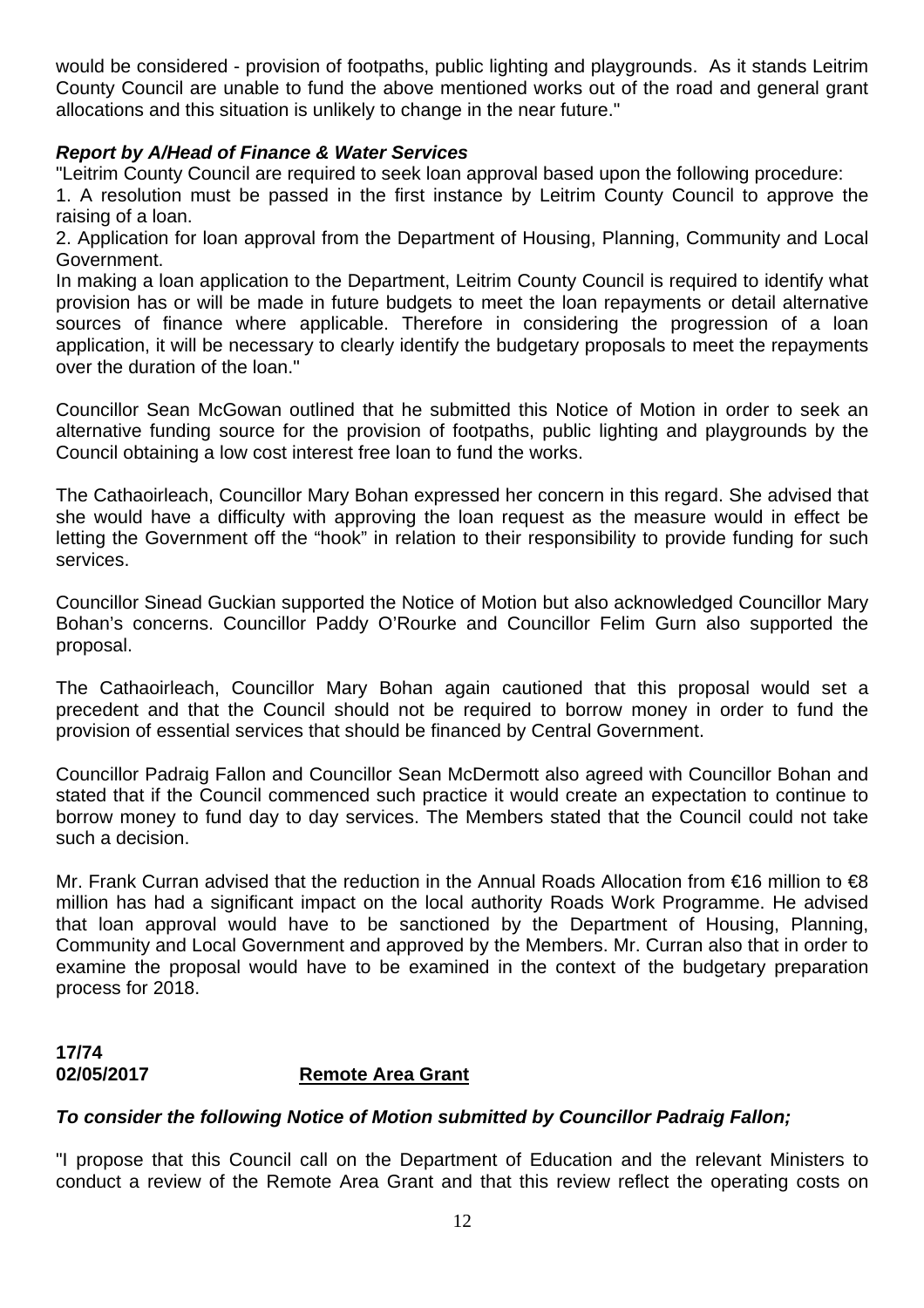parents and guardians with regard to providing school transport."

# *Proposed by Councillor Padraig Fallon, seconded by Councillor Mary Bohan AND UNANIMOULSY RESOLVED;*

"That Leitrim County Council call on the Department of Education and the relevant Ministers to conduct a review of the Remote Area Grant and that this review reflect the operating costs on parents and guardians with regard to providing school transport."

### *17/75*

# *02/05/2017 Aura Leisure*

# *To consider the following Notice of Motion submitted by Councillor Sinead Guckian;*

"I ask the Chief Executive if Aura Leisure are in breach of their Management Licence, with the recently proposed price increases, for community clubs using the Carrick-on-Shannon facility and also, with the proposed reduction in allocated hours for community groups."

### *Report by Director of Services for Economic Development, Planning, Environment and Transportation.*

"The matter of access to the Aura Leisure Centre for swimming clubs was raised at the last Carrick on Shannon Municipal District Meeting. A meeting has been held by Leitrim County Council with the senior management of Aura, the centre operation company. Aura has reassured Leitrim County Council that their primary aim is to deliver a fair and equitable allocation of available hours for swim clubs across their current swim club customers. Rates for swim clubs are effectively pool hire rates and are outside of the Licence provision whereby the Council is to be consulted on admission fees. Following feedback and subsequent meetings with the Carrick Fins club the proposed rate increases were reduced and phased over a longer period of time. The rate charged to Carrick Fins is currently a historically low rate and the operator is of the view that it is unsustainable and not equitable. The revised rates being proposed, with all clubs paying the same, are seen as reasonable on a regional basis. The operator advises that the Connaught Development Officer of Swim Ireland concurs with this view. Adjustments in method of operation by the club in order to maximise their use of the dedicated lanes would also provide for lower costs while another local club who has to avail of hours in Sligo due to the limited availability of hours at Aura could be accommodated. In conclusion the operator agreed to extend the deadline on Carrick Fins to the end of the week i.e. 5th May."

Councillor Sinead Guckian queried if Aura Leisure are providing the service they were intended to provide in accordance with their license agreement. This Notice of Motion was also supported by all Councillor Sean McGowan, Councillor Enda Stenson, Councillor Finola Armstrong-McGuire and Councillor Des Guckian.

Councillor Des Guckian stated that he previously requested a copy of the licence from Leitrim County Council and that he has not been provided with a copy of the license to date.

Councillor Caroline Mulvey stated that the Community Groups in Leitrim have only access to very limited hours in the Aura Leisure Centre.

Mr. Joseph Gilhooly advised that Aural Leisure is under the same Operator since 2005 and he stated that the facility is meeting the terms and conditions of its agreement to operate the facility. He outlined that the issue arose as two swimming clubs were using the facility and were being charged different rates. Mr. Gilhooly outlined as detailed in the reply to the Notice of Motion that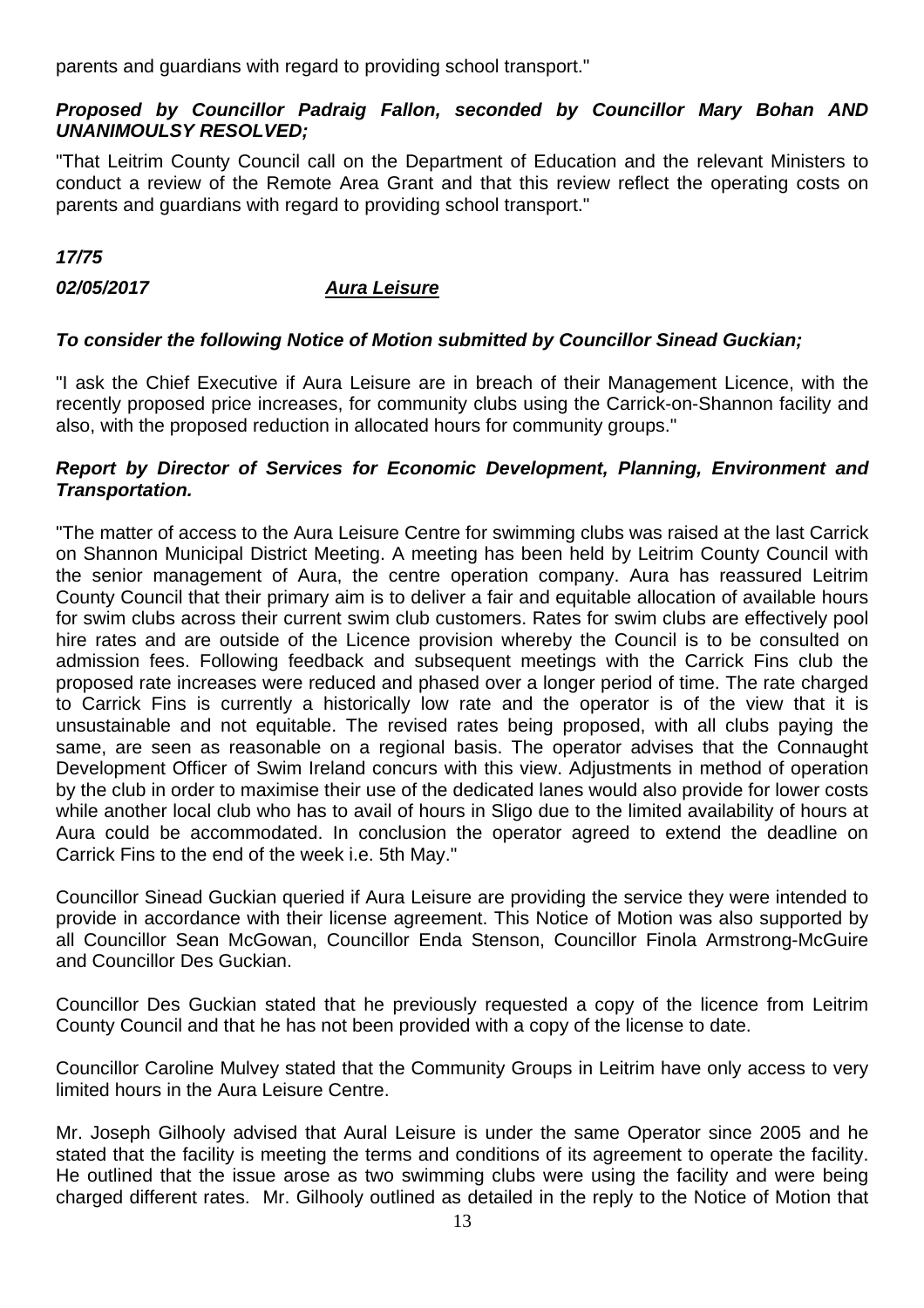revised rates are being proposed, with all clubs paying the same, are seen as reasonable on a regional basis. Mr. Gilhooly advised that two meetings have taken place with Carrick Fins Club and a final meeting will take place this evening with a representative from Swim Ireland also due to attend the meeting.

#### **17/76 02/05/2017 Housing Aid for Older People**

### *To consider the following Notice of Motion submitted by Councillor Justin Warnock;*

"I ask Leitrim County Council to call on Minister Simon Coveney TD., Minister for Housing, Planning, Community and Local Government to immediately increase the funding for the Housing Aid for Older People and the Mobility Aids Grants Schemes as these grants are totally inadequate to meet the needs of our older people, especially those who live on their own throughout County Leitrim."

Councillor Justin Warnock cited that funding for the Housing Aid for Older People and the Mobility Aids Grants Schemes is totally inadequate. He advised that by approving grant-aid under the schemes to upgrade properties that those properties will eventually be passed on to the next generation to meet their housing need.

Ms. Mary Quinn, Director of Services, Housing and Community, Corporate Services, Culture and Emergency Services outlined that 20% is funded from Leitrim County Council's own resources and 80% is funded by the Department. The Housing Aid for Older People and the Mobility Aids Grants Scheme is only a contribution to the carrying out of works. To date 27 applications have been received with a total of €145,667 being paid out of allocation of €380,000.

#### *Proposed by Councillor Justin Warnock, seconded by Councillor Sean McGowan AND UNANIMOULSY RESOLVED;*

"That Leitrim County Council call on Minister Simon Coveney TD., Minister for Housing, Planning, Community and Local Government to immediately increase the funding for the Housing Aid for Older People and the Mobility Aids Grants Schemes as these grants are totally inadequate to meet the needs of our older people, especially those who live on their own throughout County Leitrim."

### *17/77 02/05/2017 Road Re-alignments and new road lay-outs*

# *To consider the following Notice of Motion submitted by Councillor Sean McDermott;*

"I ask Leitrim County Council to request Transport Infrastructure Ireland that, in future, when road re-alignments and new road lay-outs are carried out on National Primary roads, that provision will be made for a hard shoulder."

# *Report by Director of Services for Economic Development, Planning, Environment and Transportation.*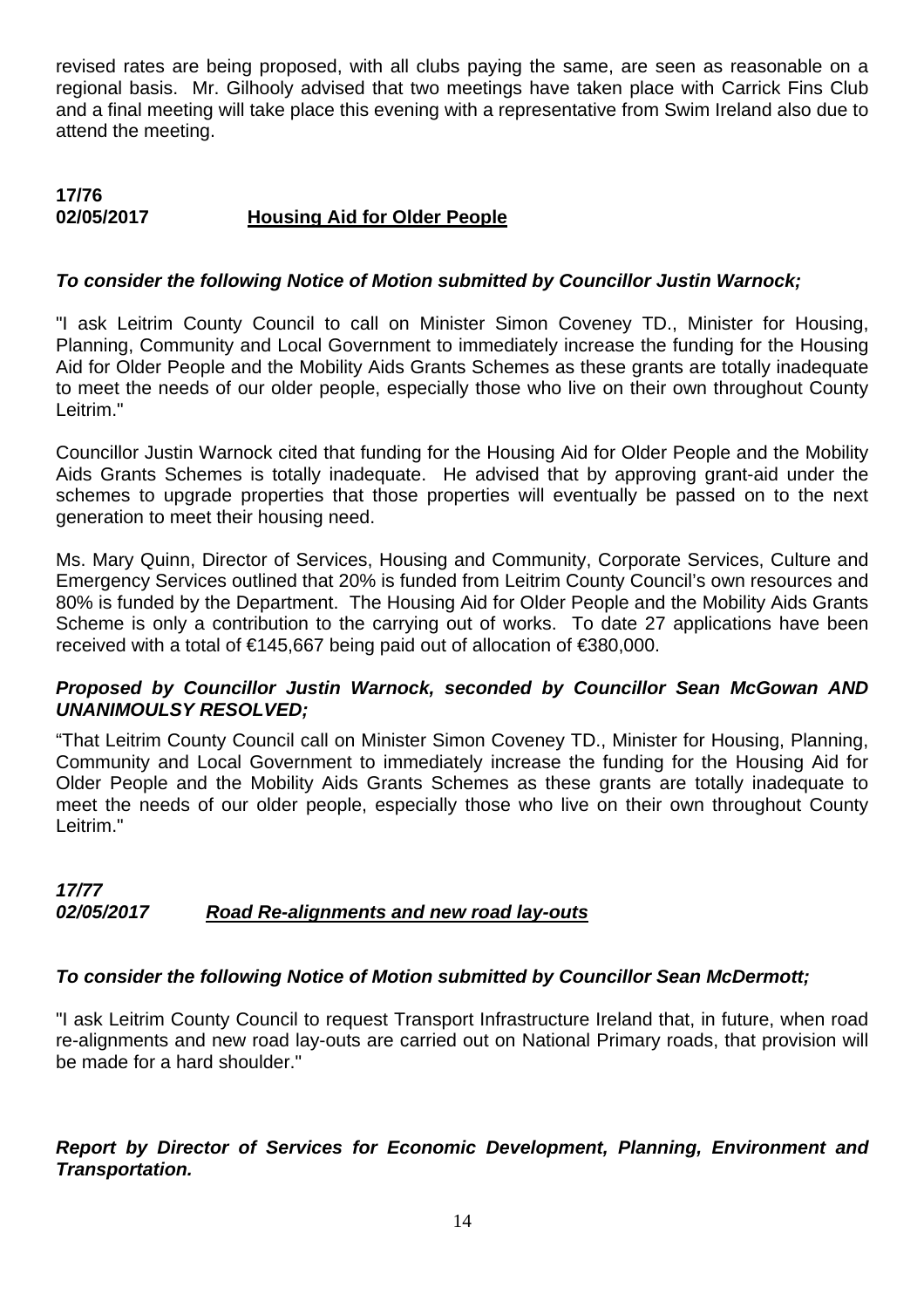"This item was discussed at the Environmental, Transportation and Infrastructural Policy SPC in 2016. This committee adopted a policy that all new road schemes in this county should have a hard shoulder. This policy was advised to the TII. Their response in March 2016 was that as a roads authority Leitrim County Council are obliged to comply with the NRA Design Manual for Roads and Bridges. Any alteration to these standards will require approval of a Departure from the Standards."

#### *Proposed by Councillor Sean McDermott, seconded by Councillor Felim Gurn AND UNANIMOULSY RESOLVED*

"That Leitrim County Council request Transport Infrastructure Ireland that, in future, when road realignments and new road lay-outs are carried out on National Primary roads, that provision will be made for a hard shoulder."

# *17/78 02/05/2017 Heritage Centre, Kiltyclogher*

### *To consider the following Notice of Motion submitted by Councillor Felim Gurn;*

"I ask that the Executive to contact the OPW to ascertain if they do not intend renewing funding for a Guide/Manager at the Heritage Centre in Kiltyclogher which, if withdrawn, could result in visitors being unable to visit Seán Mac Diarmada's homestead."

### *Proposed by Councillor Felim Gurn, seconded by Councillor Mary Bohan AND UNANIMOULSY RESOLVED*

"That the Executive to contact the OPW to ascertain if they do not intend renewing funding for a Guide/Manager at the Heritage Centre in Kiltyclogher which, if withdrawn, could result in visitors being unable to visit Seán Mac Diarmada's homestead".

#### **17/79 02/05/2017 Brexit Negotiations**

#### *To consider the following Notice of Motion submitted by Councillor Caroline Mulvey;*

"I call on Leitrim County Council to demand that this Government adopt the position for Brexit negotiations of, "designated special status for the north within the European Union" as the recent Notice of Motion that was passed in the Dáil stated."

### *Proposed by Councillor Caroline Mulvey, seconded by Councillor Mary Bohan AND UNANIMOULSY RESOLVED*

"That Leitrim County Council demand that this Government adopt the position for Brexit negotiations of, "designated special status for the north within the European Union" as the recent Notice of Motion that was passed in the Dáil stated."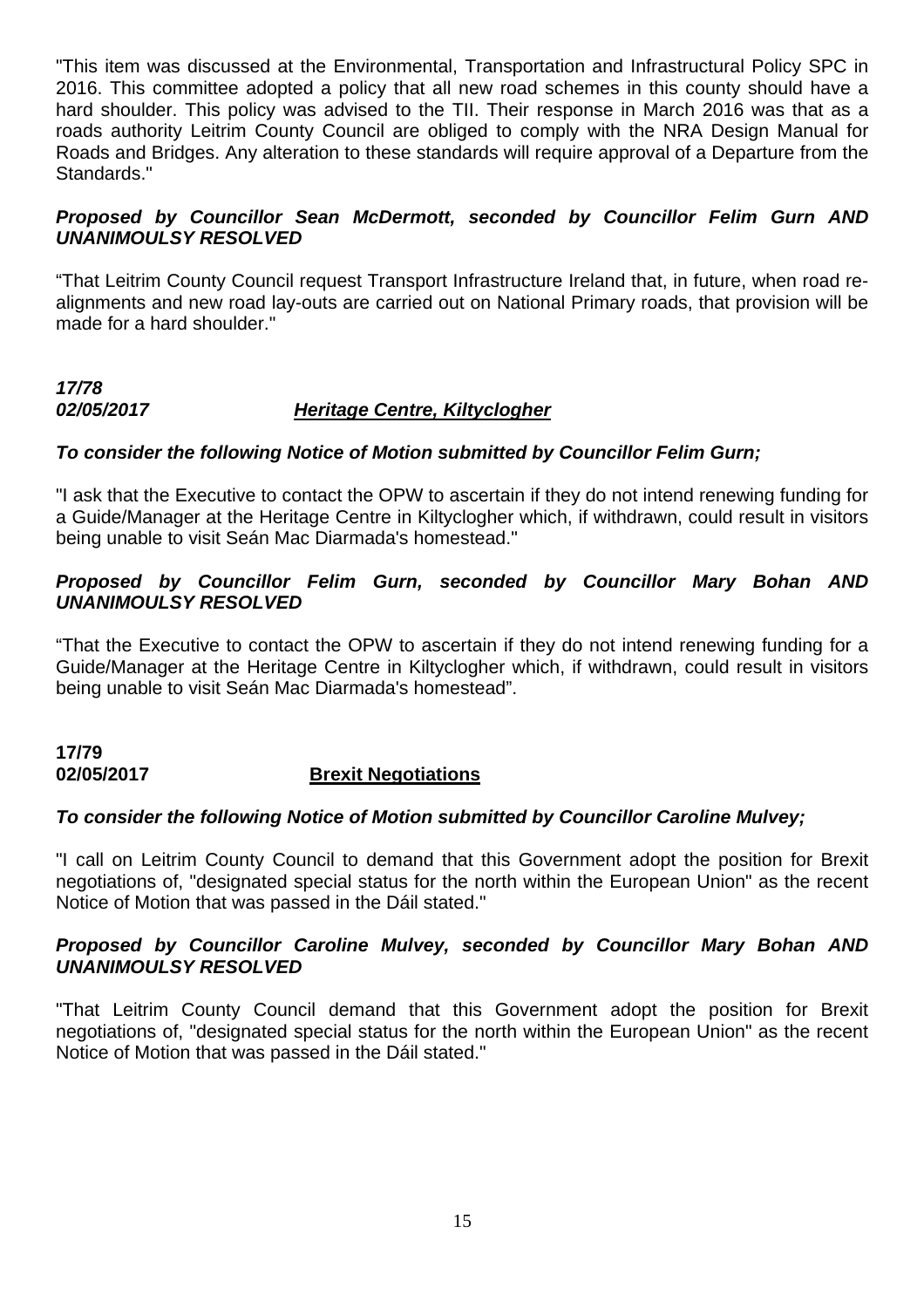# **02/05/2017 2017 National Reserve**

The Cathaoirleach, Councillor Mary Bohan proposed that Motion No. 21 in the name of Councillor Brendan Barry and Motion No. 27 in the name of Councillor Gerry Dolan would be taken concurrently as they both relate to the same matter. This was agreed by the Members.

#### *To consider the following Notice of Motion submitted by Councillor Brendan Barry;*

"I request that Leitrim County Council call on the Minister for Agriculture, Michael Creed to amend the rules so young farmers who will be completing their Agricultural courses in June can apply to the 2017 National reserve and to ask the Minister how he plans to support these young trained farmers who his Department encouraged to start farming if they are excluded from the 2017 National reserve?"

#### *To consider the following Notice of Motion submitted by Councillor Gerry Dolan;*

"I call on this Council to seek the Minister for Agriculture, Food and the Marine to change the rules of entry into the new National Reserve Scheme for 2017. The current terms and conditions state that only young farmers who have the Green Certificate completed will be eligible to enter the 2017 National Reserve. Due to the current long waiting lists of young farmers looking to begin the Green Certificate Course, any young farmer that has signed up for the Green Certificate Course should be eligible for entry into the National Reserve 2017 Scheme."

# **P***roposed by Councillor Brendan Barry, seconded by Councillor Gerry Dolan AND UNANIMOULSY RESOLVED:*

"That Leitrim County Council call on the Minister for Agriculture, Michael Creed to amend the rules so young farmers who will be completing their Agricultural courses in June can apply to the 2017 National reserve and to ask the Minister how he plans to support these young trained farmers who his Department encouraged to start farming if they are excluded from the 2017 National reserve?"

"That Leitrim County Council call on the Minister for Agriculture, Michael Creed to amend the rules so young farmers who will be completing their Agricultural courses in June can apply to the 2017 National reserve and to ask the Minister how he plans to support these young trained farmers who his Department encouraged to start farming if they are excluded from the 2017 National reserve?"

**17/81** 

# **Ambulance Service**

#### *To consider the following Notice of Motion submitted by Councillor Seadhna Logan;*

"Figures released by the National Ambulance Service show there is just one ambulance stationed in Carrick-on-Shannon and one in Manorhamilton for day and night shifts in County Leitrim. As a result if the South Leitrim Ambulance is out on a call or transporting a patient to a hospital outside of the county, it is not possible for an emergency response within the recommended 18 minutes and 59 seconds of being alerted. This Council calls on the HSE's National Ambulance Service to invest in the necessary resources and ensure that Leitrim has a fit for purpose ambulance service that can cope with the demand in the county within the recommended time limits."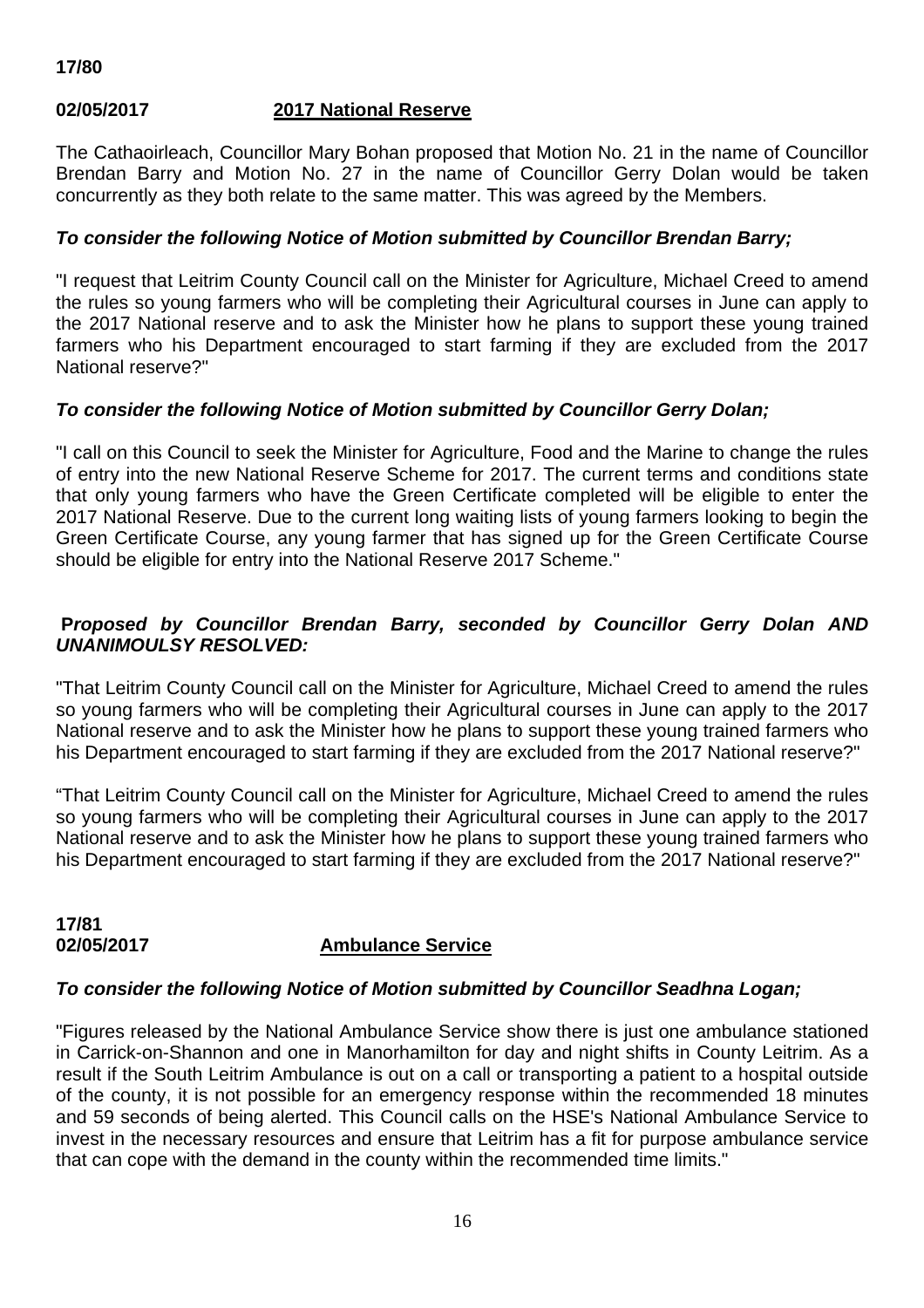#### **P***roposed by Councillor Seadhna Logan, seconded by Councillor Sean McGowan AND UNANIMOULSY RESOLVED*

"Figures released by the National Ambulance Service show there is just one ambulance stationed in Carrick-on-Shannon and one in Manorhamilton for day and night shifts in County Leitrim. As a result if the South Leitrim Ambulance is out on a call or transporting a patient to a hospital outside of the county, it is not possible for an emergency response within the recommended 18 minutes and 59 seconds of being alerted. This Council calls on the HSE's National Ambulance Service to invest in the necessary resources and ensure that Leitrim has a fit for purpose ambulance service, that can cope with the demand in the county within the recommended time limits."

#### **17/82 02/05/2017 Relieving Flood Waters**

#### *To consider the following Notice of Motion submitted by Councillor Finola Armstrong-McGuire;*

"I will ask what works have been carried out in Co. Leitrim to relieve flooding along the banks of the Shannon and its feeding drains and canals in the past 6 months? How much communication has been engaged in, with the Board of Works and the ESB?"

### *Report by Director of Services for Economic Development, Planning, Environment and Transportation.*

"In the past 6 months Leitrim County Council and Roscommon County Council has cleaned up the banks along the River Shannon at Jamestown. These works were funded by the OPW and will help in relieving flood waters around Carrick on Shannon town. This council has also installed nonreturn valves in all the known surface water outlets in Carrick on Shannon and Leitrim Village. This will prevent flood water going up the surface water system during flood events.

The national Shannon Flood Risk State Agency Coordination Working Group was established last year and includes all agencies involved with the River Shannon. This group has worked to coordinate activities along the River Shannon. Agreement has been reached on the control of water levels in Lough Allen. There are also proposals being considered to dredge the Upper Shannon."

Councillor Finola Armstrong McGuire acknowledged the reply to her Notice of Motion. She queried if Leitrim County Council will be in a position to provide assistance to landowners to carry out drainage works.

Mr. Shay O'Connor advised that the budget for drainage works is minimum and he advised that the Council are discussions with the Office of Public Works (OPW) to establish is any central funding source can be accessed.

### **17/83 02/05/2017 Jobpath Programmes**

# *To consider the following Notice of Motion submitted by Councillor Paddy O'Rourke;*

"I ask this Council to contact the relevant Minister with a view to having a more user friendly system in place under which Jobpath Programmes are operated. Currently the system prevents people obtaining positions on Community Employment Schemes or training programmes more relevant to their requirements whilst they are on a Jobpath Programme. This system simply has to change."